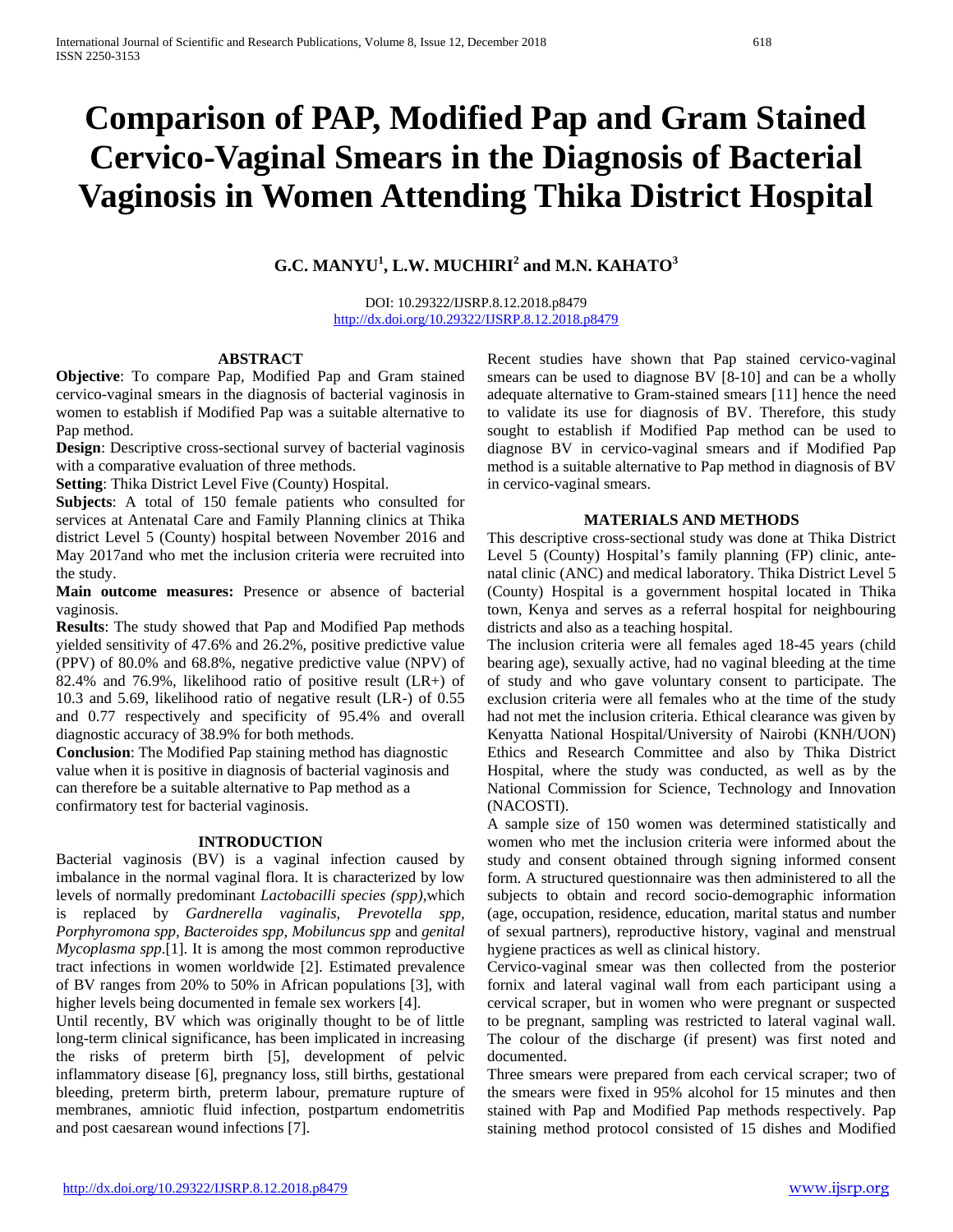Pap staining method protocol consisted of 14 dishes with the smears held in respective dishes for 10 seconds (dips) with blotting done in between changes from one dish to the next. Mounting was done using DPX mountant and coverslip attached with overnight drying (Table 1). The air dried smear was stained using Gram stain method (Table 2).

Blinding of the staining method used was done using unique codes to label the smears. The three sets of smears were examined using light microscopy with the threshold for a positive BV diagnosis being presence of >20% clue cells in Pap and Modified Pap stained smears and a 7-10 Nugent score of bacterial morphotypes in Gram stained smears.

Primary examination of the smears was done by the principal investigator (PI) using Bethseda System 2001 of reporting cervico-vaginal smears for Pap stained smears and Nugent classification system for bacterial morphotypes in the Gram stained smears. In order to minimize intra- and interobserver variability, two cytologists and two microbiologists confirmed the Pap stained smears and Gram stained smears respectively. It is only at the end of this that the microscopists revealed their reports and any discrepancies resolved.

#### **RESULTS**

All the three sets of smears prepared from the sample of 150 were found to be satisfactory for evaluation and data analysis was done using 95% confidence interval (CI) and a statistically significant P-value of less than 0.05.

The mean age of the subjects was 26.9 years with a median of 25 and standard deviation (SD) of 5.9. The minimum and maximum ages were 19 and 42 years respectively. Majority of the subjects, 55.3% were 18-25 years old, followed by 31.3% who were 26-35 years while the least number, 13.3% were 36-45 years old (Figure 1).

Gram stain method using Nugent's scoring system which was the diagnostic gold standard in this study was able to detect forty two (28%) positive cases of BV. There were 6 subjects with intermediate flora and were counted as negative for BV. On the other hand, out of 150 smears stained with both Pap and Modified Pap methods, twenty five (16.7%) and sixteen (10.7%) smears respectively were BV positive with presence of >20% clue cells which was the threshold for positive BV diagnosis. Majority of BV positive cases using Gram stain method were in the age group of 26-35 years with twenty (47.6%) cases. The results indicate that there is a difference in diagnosis of BV in cervico-vaginal smears between the three staining methods, Pap, Modified Pap and Gram stain (Figure 2).

The results of Pap and Modified Pap methods were compared to the results of Gram stain method using Nugent's scoring system which was the confirmatory diagnostic gold standard test in this study and which was administered concurrently with the other two methods to each participant. A positive result in Pap and Modified Pap methods was considered "true positive" if it was confirmed positive using Gram stain method; a negative result in Pap and Modified Pap methods was considered "true negative" if it was confirmed negative using Gram stain method; a positive result in Pap and Modified Pap methods was considered "false positive" if it was confirmed negative using Gram stain method and a negative result in Pap and Modified Pap methods was considered "false negative" if it was confirmed positive using Gram stain method.

Pap method showed BV in twenty (20/42) subjects who tested positive on Gram stain method giving a sensitivity of 47.6%. On the other hand, Pap method showed negative results for BV in twenty two (22/108) subjects with negative results on the Gram stain method giving a specificity of 95.4%. Twenty two subjects who tested negative on Pap method and had BV on Gram stain method gave a false negative rate (FNR) of 52.4% while five subjects who had BV on Pap method and a negative result on Gram stain method gave a false positive rate (FPR) of 4.6% . Positive predictive value (PPV) was 80.0% while the negative predictive value (NPV) was 82.4%. The likelihood ratio for a positive test (LR+) was 10.3 while likelihood ratio for a negative test was 0.55. The overall diagnostic accuracy was 38.9% (Table 3). Modified Pap method showed BV in eleven (11/42) subjects who tested positive on Gram stain method giving a sensitivity of 26.2%. On the other hand, Modified Pap method showed negative results for BV in thirty one (31/108) subjects with negative results on the Gram stain method giving a specificity of 95.4%. Thirty one subjects who tested negative on Modified Pap method and had BV on Gram stain method gave a false negative rate (FNR) of 73.8% while five subjects who had BV on Modified Pap method and a negative result on Gram stain method gave a false positive rate (FPR) of 4.6% . Positive predictive value (PPV) was 68.8% while the negative predictive value (NPV) was 76.9%. The likelihood ratio for a positive test (LR+) was 5.696 while likelihood ratio for a negative test was 0.77. The overall diagnostic accuracy was 38.9% (Table 4).

The results show that Pap and Modified Pap methods vary in sensitivity, 47.6% and 26.2% respectively, but had similar specificity of 95.4%. However, even though their NPV's were fairly close, PPV of Pap method, 80.0% was relatively higher than 68.8% of Modified Pap. This indicates that Modified Pap method can be a suitable alternative to Pap method especially in excluding BV in truly negative cases. The diagnostic capabilities of Pap and Modified Pap methods in the diagnosis of BV in cervico-vaginal smears were analyzed using Cohen kappa statistics to determine the consistency between the two methods to establish if Modified Pap was a suitable alternative to Pap method in this case. The results indicate that there is a statistically significant ( $p \le 0.05$ ) level of agreement between the two methods with the kappa value of 0.692 representing moderate agreement between Pap and Modified Pap methods in diagnosis of BV indicating that Modified Pap method can be a suitable alternative to Pap method in diagnosis of BV (Table 5).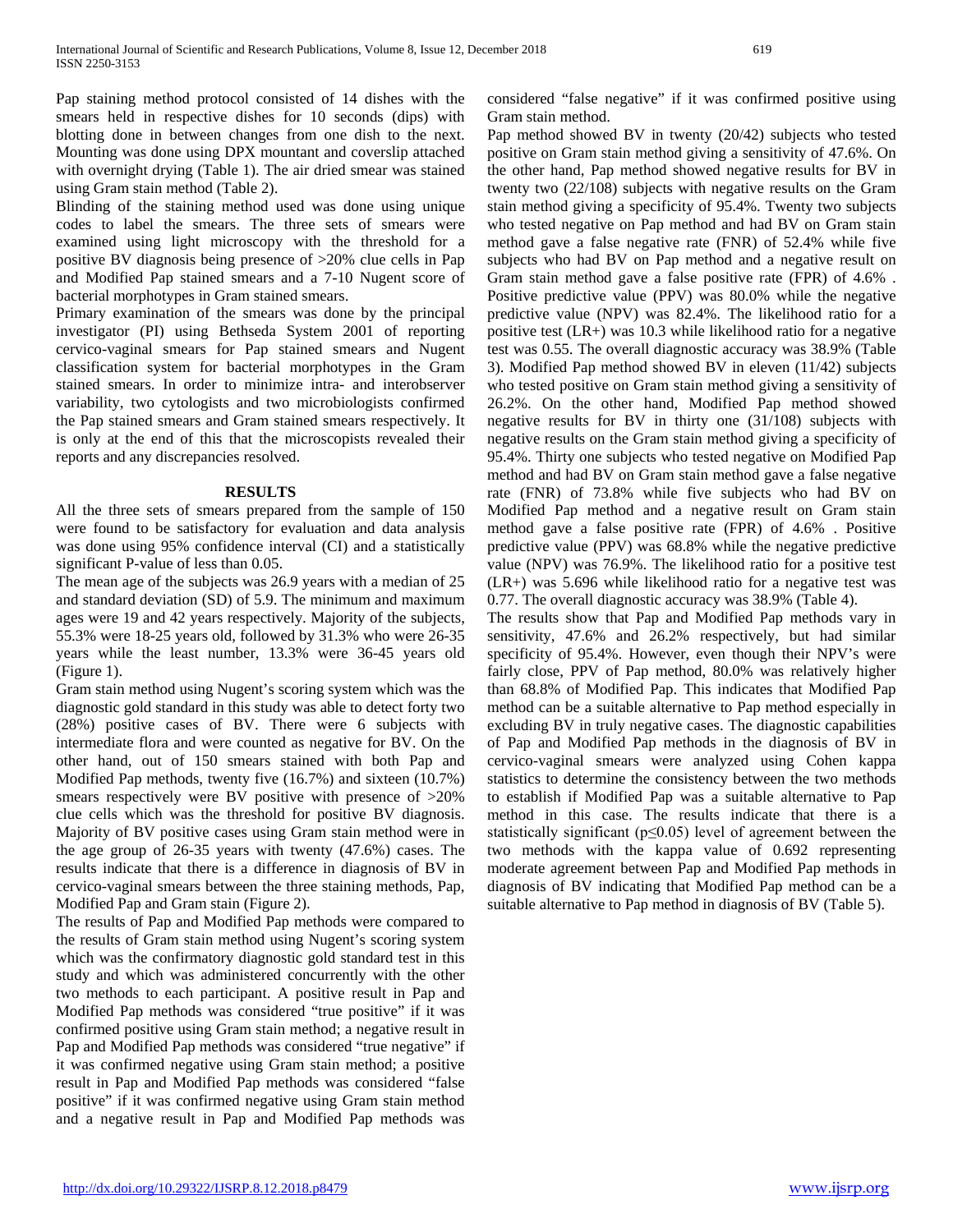| Pap protocol            |         | Modified Pap protocol   |         |  |
|-------------------------|---------|-------------------------|---------|--|
| Tap water               | 10 dips | 1% acetic acid          | 10 dips |  |
| Harris Haematoxylin     | 10 dips | Pre-heated Harris's     | 10 dips |  |
| Tap water               | 10 dips | Haematoxylin $(60^0C)$  | 10 dips |  |
| 95% ethanol             | 10 dips | Tap water               | 10 dips |  |
| OG-6 stain              | 10 dips | 1% acetic acid          | 10 dips |  |
| 95% ethanol             | 10 dips | $OG-6$                  | 10 dips |  |
| EA-50                   | 10 dips | 1% acetic acid          | 10 dips |  |
| 95% ethanol             | 10 dips | EA-50                   | 10 dips |  |
| 95% ethanol             | 10 dips | 1% acetic acid          | 10 dips |  |
| 100% ethanol            | 10 dips | Methanol                | 10 dips |  |
| 100% ethanol            | 10 dips | Methanol                | 10 dips |  |
| 100% ethanol            | 10 dips | Methanol                | 10 dips |  |
| Xylene                  | 10 dips | Xylene                  | 10 dips |  |
| Xylene                  | 10 dips | Xylene                  | 10 dips |  |
| Xylene                  | 10 dips | Xylene                  | 10 dips |  |
| DPX mount and coverslip |         | DPX mount and coverslip |         |  |

#### **Table 1:** Pap and Modified Pap staining protocols

# **Table 2:** Gram stain method protocol

| Heat fix air dried smear |           |
|--------------------------|-----------|
| Crystal violet stain     | 1 minute  |
| Tap water                |           |
| Gram's iodine            | 1 minute  |
| Tap water                |           |
| Acetone-alcohol          | 6 seconds |
| Tap water                |           |
| Neutral red              | 2 minutes |
| Tap water                |           |
| Air dry                  |           |
|                          |           |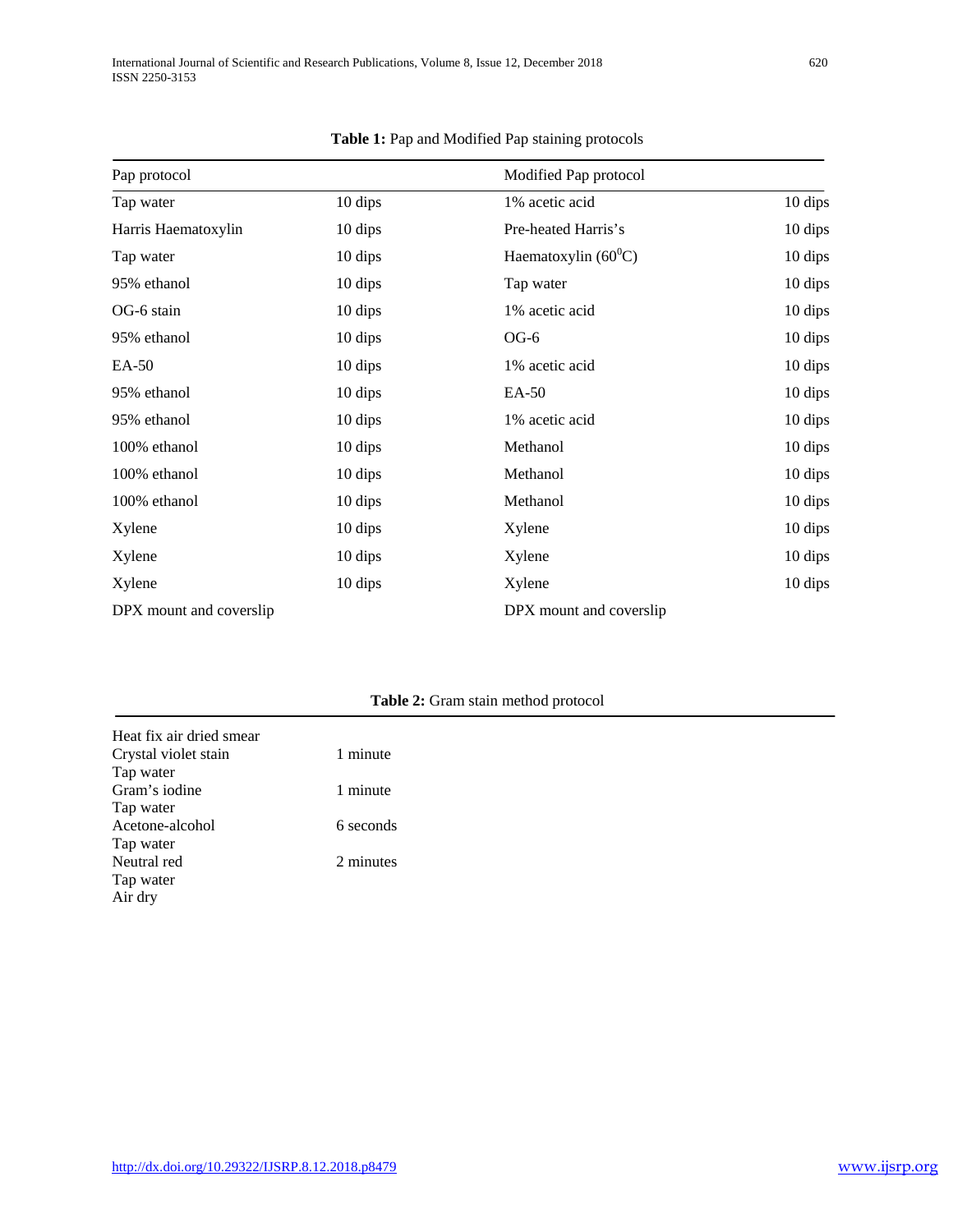

**Figure 1:** Age distribution of the subjects



Figure 2: Frequency distribution of BV positive and negative cases in cervico-vaginal smears stained using Pap, Modified pap and

Gram stain methods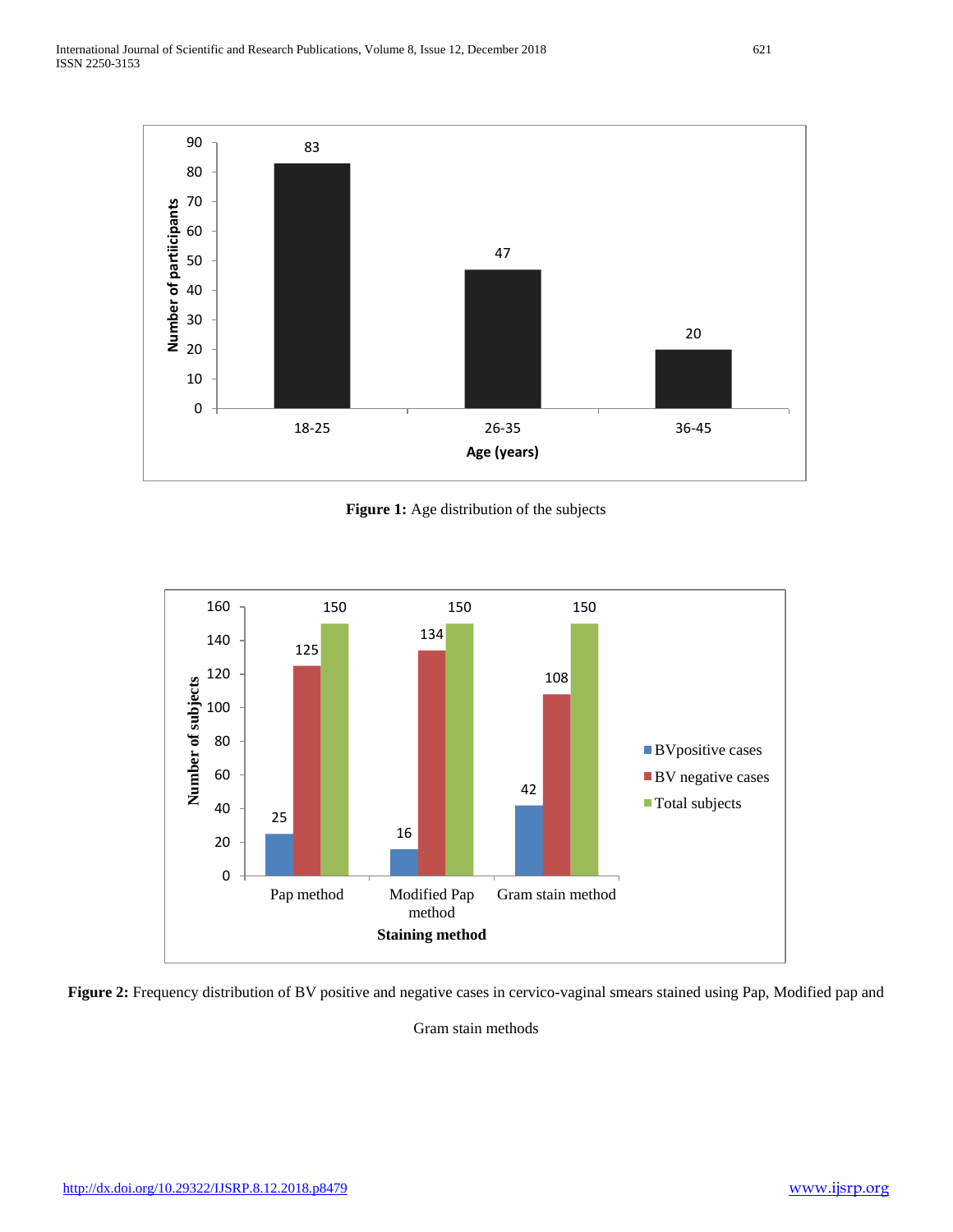| Table 3: Sensitivity, specificity, Positive Predictive Value (PPV) and Negative Predictive Value (NPV) of Pap method with reference |
|-------------------------------------------------------------------------------------------------------------------------------------|
| to Gram stain method as the gold standard in the diagnosis of BV                                                                    |

|            |          |                            | Gram stain method |          |        |
|------------|----------|----------------------------|-------------------|----------|--------|
|            |          |                            | Positive          | Negative | Total  |
|            |          | Count                      | 20                |          | 25     |
|            | Positive | % within Pap_method        | 80.0%             | 20.0%    | 100.0% |
|            |          | % within Gram stain method | 47.6%             | 4.6%     | 16.7%  |
| Pap method |          |                            |                   |          |        |
|            |          | Count                      | 22                | 103      | 125    |
|            | Negative | % within Pap_method        | 17.6%             | 82.4%    | 100.0% |
|            |          | % within Gram stain method | 52.4%             | 95.4%    | 83.3%  |
|            |          | Count                      | 42                | 108      | 150    |
| Total      |          | % within Pap_method        | 28.0%             | 72.0%    | 100.0% |
|            |          | % within Gram stain method | 100.0%            | 100.0%   | 100.0% |

**Table 4:** Sensitivity, specificity, Positive Predictive Value (PPV) and Negative Predictive Value (NPV) of Modified Pap method with reference to Gram stain method as the gold standard in the diagnosis of BV

|                     |          |                              | Gram stain method |          |        |
|---------------------|----------|------------------------------|-------------------|----------|--------|
|                     |          |                              | Positive          | Negative | Total  |
|                     |          | Count                        | 11                | 5        | 16     |
|                     | Positive | % within Modified Pap_method | 68.8%             | 31.2%    | 100.0% |
|                     |          | % within Gram stain method   | 26.2%             | 4.6%     | 10.7%  |
| Modified Pap method |          |                              |                   |          |        |
|                     |          | Count                        | 31                | 103      | 134    |
|                     | Negative | % within Modified Pap_method | 23.1%             | 76.9%    | 100.0% |
|                     |          | % within Gram stain method   | 73.8%             | 95.4%    | 89.3%  |
|                     |          | Count                        | 42                | 108      | 150    |
| Total               |          | % within Modified Pap_method | 28.0%             | 72.0%    | 100.0% |
|                     |          | % within Gram stain method   | 100.0%            | 100.0%   | 100.0% |

\*Modified Pap method \* Gram stain method crosstabulation.

# **Table 5:** Cohen kappa measure of agreement for Pap and Modified Pap methods

|                      |       | Value | Asymp. Std.<br>Error <sup>a</sup> | Approx. $T^b$ | Approx. Sig. |
|----------------------|-------|-------|-----------------------------------|---------------|--------------|
| Measure of Agreement | Kappa | .692  | .086                              | 8.753         | .000         |
| N of Valid Cases     |       | l 50  |                                   |               |              |

\*Modified Pap method \* Pap\_method Crosstabulation Symmetric Measures

a. Not assuming the null hypothesis.

b. Using the asymptotic standard error assuming the null hypothesis.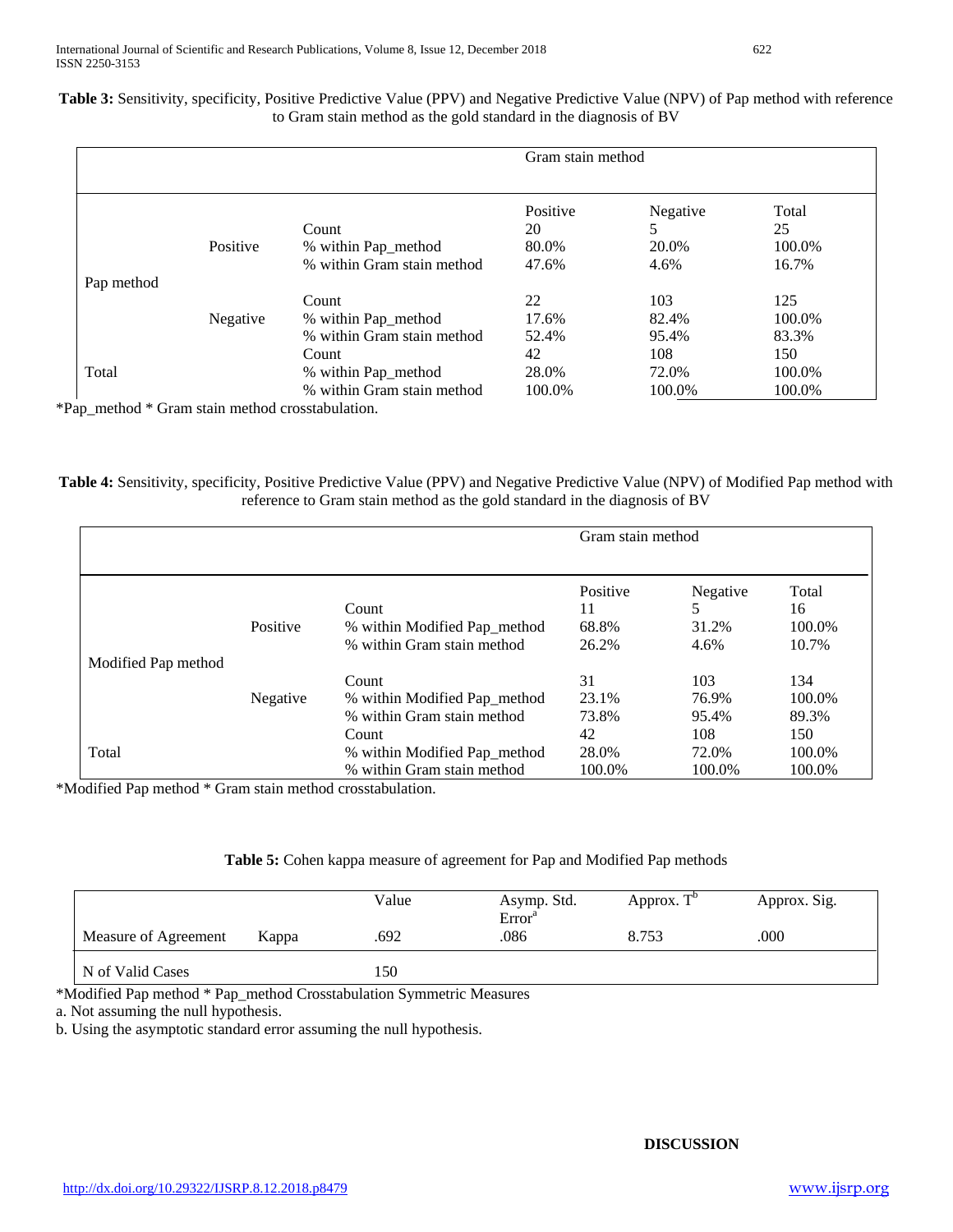Pap smear test is a simple cytology screening test primarily used in detection of pre-neoplastic and neoplastic changes in the uterine cervix. In reporting cervical pap smear results, a remark is usually made on presence of cervico-vaginal infection due to bacteria, fungi and candida with the Bethesda system having a class on reporting 'shift in vaginal flora, suggestive of BV' [12]. Conventional Pap method has undergone several modifications to reduce alcohol use to make it cost effective in resource poor settings. One of the modified Pap protocols is Rapid, Economic, Acetic acid, Papanicolaou (REAP) method [13] that has successfully been utilized in screening for cervical cancer in Pap smears with no compromise on staining quality and diagnostic standards.

This study was to compare Pap, Modified Pap and Gram stained cervico-vaginal smears in the diagnosis of BV to establish if Modified Pap was a suitable alternative to Pap method in this regard.

The subjects in the study were  $150$  (n=150) from whom three sets of smears were prepared and found satisfactory for evaluation. The age range of the female subjects was 19-42years, with majority in the 18-25 years old age group. Mean age of the subjects was 26.9 years with a median of 25 and standard deviation (SD) of 5.9. This is comparable to a study done by Shayo *et al.*, [14] in Mwanza, Tanzania where median age of the subjects was 26 years. In the present study, BV was detected in 28% of the women and this is similar to a study in Ghana  $b\tilde{y}$ Aubyn *et al.,* [15] that reported BV prevalence of 28%. This present study utilized Gram stain method as the reference diagnostic standard in evaluating diagnostic performance of  $Pa<sub>p</sub><sup>4</sup>$ . and Modified Pap methods and reports sensitivity of 47.6% and 26.2%, specificity of 95.4% and 95.4%, PPV of 80% and 68.8% and NPV of 82.4% and 76.9% for Pap and Modified Pap methods respectively. The results for Pap method are comparable to those reported by Platz-Christensen *et al.,* [16] of sensitivity, specificity, PPV and NPV values of 88.2%, 98.6%, 96.8%, 94.7% respectively and concurs with Livengood  $[17]$  wh $\overline{d}$ . reported that Pap test has sensitivity as low as 50% and specificity of about 95% in diagnosis of BV indicating that a positive result is reliable evidence of BV presence but a negative result does not exclude presence of BV. However, these results differ from that of a prospective study done by Karani *et al.,* [18] in Mombasa, Kenya that reported sensitivity, specificity, PPV and NPV values of 59.4%, 83.3%, 67.3% and 78.0% respectively. The varied results may be attributed to interobserver variability, type of population used, environment and other socio-demographic characteristics of the subjects, research design and specimen source site (cervix/endocervix as opposed to posterior fornix and lateral vaginal wall).

In this study, a kappa value of 0.692 showed moderate agreement between Pap and Modified Pap methods with the overall diagnostic accuracy of 38.9% for both methods. Additionally, Filho *et al.,* [19] reported that Pap method would be a valid diagnostic option in comparison to gold standard when it especially gives a positive BV result and a mean specificity of 95% and this criterion has also been fulfilled by Modified Pap method.

In conclusion, this study faced several limitations that will affect the generalizability of the results. First, due to limited resources and time in conducting this research, the research subjects were recruited from only one hospital during the study period and this may not be representative of the annual female population served by the hospital. Secondly, only women visiting ANC and FP clinics were recruited and the results may not be applicable to women delivering at the hospital but this will be augmented when the research can be applied to other populations of women. Thirdly, due to recall or social desirability bias, self-reported information may have been misreported or under-reported during the questionnaire interview and lastly, extensive training requirements made it impossible to perform Nugent scoring of Modified Pap and Pap methods .

In spite of these limitations, the greatest strength of this study is that it showed that Modified Pap has diagnostic value for BV diagnosis when it is positive and is therefore suitable as a confirmatory test for BV. Therefore, this study supports the use of Modified Pap as an alternative to Pap method in diagnosis of BV in cervico-vaginal smears.

#### **REFERENCES**

1. [1] Hill, G.B. The Microbiology of bacterial vaginosis. *Am J Obstet Gynecol*, 1993;169:450.

2. [2] Eschenbach, D.A. History and review of Bacterial vaginosis. *Am J Obstet Gynecol*, 1993; 169:441-5.

[3] Sobel, J. Gynecologic infections in human immunodeficiency virus-infected women. *Clin Infect Dis*, 2000; 31:1225-33.

[4] Fonck, K., Kaul, R. and Keli, F. Sexually transmitted infections and vaginal douching in a population of female sex workers in Nairobi, Kenya. *Sex Transm Infect*, 2001; 77:271-5.

[5] Flynn, C.A., Helwig, A.L. and Meurer, L.N. Bacterial vaginosis in pregnancy and the risk of prematurity: a meta-analysis. *J Fam Pract,* 1999; 48:885.

[6] Jossens, M., Eskenazi, B., Schachter, J. and Sweet, R. Risk factors for pelvic inflammatory disease: a case control study. *Sex Transm Dis*, 1996; 23:239- 47.

7. [7] Gilstrip, L. and Faro, S. *Infections in pregnancy.* 1997; (L. Gilstrip, & S. Faro, Eds.) John Wiley and sons.

[8] Simoes-Barbosa, A., Coutinho Feijo, G., da Silva J.X., Rama, L.H. and WanderleyPaes Barbosa, T. Six-year follow-up survey of sexually transmitted diseases in Brasilia, the Capital of Brazil. *Braz J Infect Dis,* 2002; 6:110-118.

[9] Vardar, E., Maral, I., Inal, M., Ozguder, O., Tasli, F. and Postaci, H. Comparison of Gram stain and Pap smear procedures in the diagnosis of bacterial vaginosis. *Infect Dis ObstetGynecol,* 2002; 10:203-207.

[10] Discacciati, M., Simoes, J., Amaral, R., Brolazo, E., Rabelo-Santos, S., Westin, M., *et al*. Presence of 20% or more clue cells: an accurate criterion for the diagnosis of bacterial vaginosis in Papanicolaou cervical smears. *Diagn Cytopathol*, 2006; 34(4): 272-6.

[11] Eriksson, K., Forsum, U., Bjornerem, A., Platz-Christensen, J., & Larsson, P. Validation of the use of Pap-stained smears cervico-vaginal smears for diagnosis of bacterial vaginosis. *APMIS*, 2007 Jul; 115(7):809-13

[12] Bombase, C.L.I., & Fuentes-Fallarme, A.T. Comparison of the Use of Papanicolaou-stained Cervical Cytological Smears with Gram-stained Vaginal Smears for the Diagnosis of Bacterial Vaginosis among Out-Patient Pregnant Patients. *PJOG*, 2014; 38(4).

[13] RoyBiswas, R., Chandi, C. P., Ramprasad, D. & Subhash, C.B. Rapid economic acetic acid Papanicolaou stain (REAP)-Is it suitable alternative to standard Pap stain? *Al Ameen J. Med. Sci.* 2008; 1(2):99-103.

[14] Shayo, A.P., Kihunrwa, A., Massinde, A., Mirambo, M., Rumanyika, N.R., Ngwalida, N., AU Gumodoka, B., Kidola, J., Magoma, M. Prevalence of bacterial vaginosis and associated factors among pregnant women attending at Bugando Medical Centre, Mwanza, Tanzania. *Tanzania journal of health research*, 2012 Jul; 14(3):175-82.

[15] Aubyn, G. B., & Tagoe, D. N. A. Prevalence of vaginal infections and associated lifestyles of students in the University of Cape Coast, Ghana .*Asian Pac J Trop Dis*, 2013; 3(4): 267-270.

# **CONCLUSION**